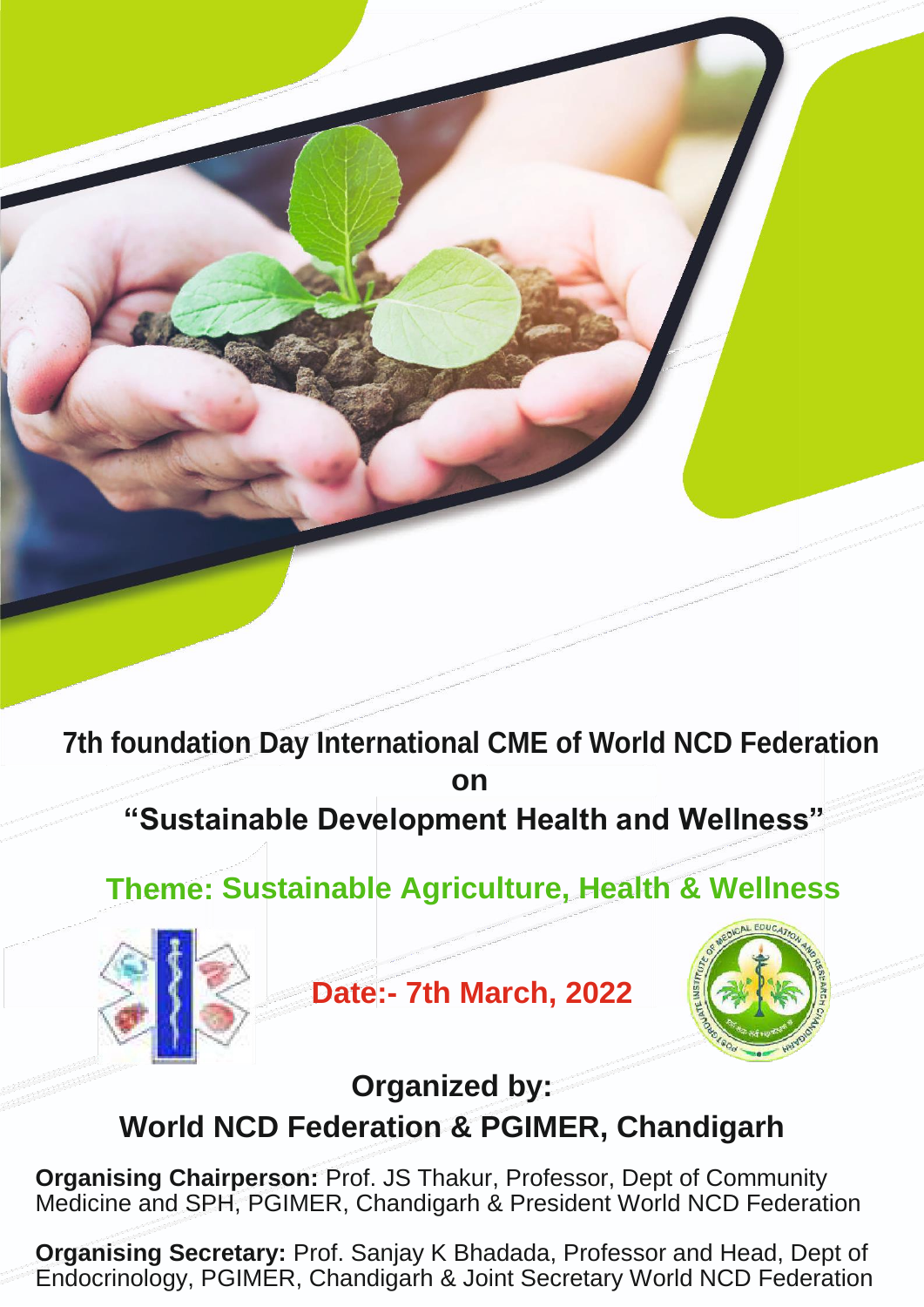## **ABOUT WORLD NCD FEDRATION (www.worldncdfedration.org)**

**World NCD Federation (WNF)** is a Professional Association, working for Global Health Agenda for Universal Health care for Non-communicable diseases (NCDs) which is accessible and acceptable to all and at a cost, the developed and developing countries can afford to maintain and sustain population wide and individual clinical NCD interventions. It is conceived in Chandigarh Union Territory, the city beautiful in India and is registered under the Societies Registration Act of India. It was launched in Chandigarh, in 2015 by few innovative Faculty members working at prestigious Post Graduate Institute of Medical Education and Research, to focus on Public Health approaches for prevention, control and management of noncommunicable diseases globally. It officially came into existence on 7th March, 2015 which is celebrated as its foundation day.

# **BACKGROUND**

Health is one of the prime agenda in creating a sustainable development of the world. The physical, social and economic environment, and individual characteristics and behaviors determines a persons' health. The framework on the Commission on Social Determinants of Health included all these determinants impacting on health and wellbeing of a person. This is further reflected in Sustainable Development Goals (SDG) of United Nations as the Goal 3 i.e., 'Ensure heathy lives and promote well being at all ages' which is linked with all other 16 SDGs.

Food and Agriculture is one of important determinants (both positive and negative) of health. However, the coordination between the health and agriculture sector is poor. The link/coordination includes the complete agricultural supply chain systems and its intermediary processes like agricultural producers (farmers and and its intermediary processes like agricultural producers (farmers and workers), systems (type, practices, technologies, location and others) and outputs (distribution, quantity, quality, diversity and price) and environmental changes (in water, air and soil) respectively.

To eradicate hunger and poverty, the Green Revolution (1950-1960) helped in increasing the agricultural productivity through adoption of new technologies especially the high yielding variety of cereals and use of chemical fertilizers and agrochemicals. India also undergone this revolution and significantly increased the grain productivity. Followed this, the 'White Revolution' (1970s) converted the country from milk deficient to world's largest milk producer. Due to inappropriate use of chemical fertilizers and pesticides, the soil fertility is deteriorating which impacted on the quality of the agricultural products i.e., nutrient content and high pesticide level and so adversely affecting human and animal health.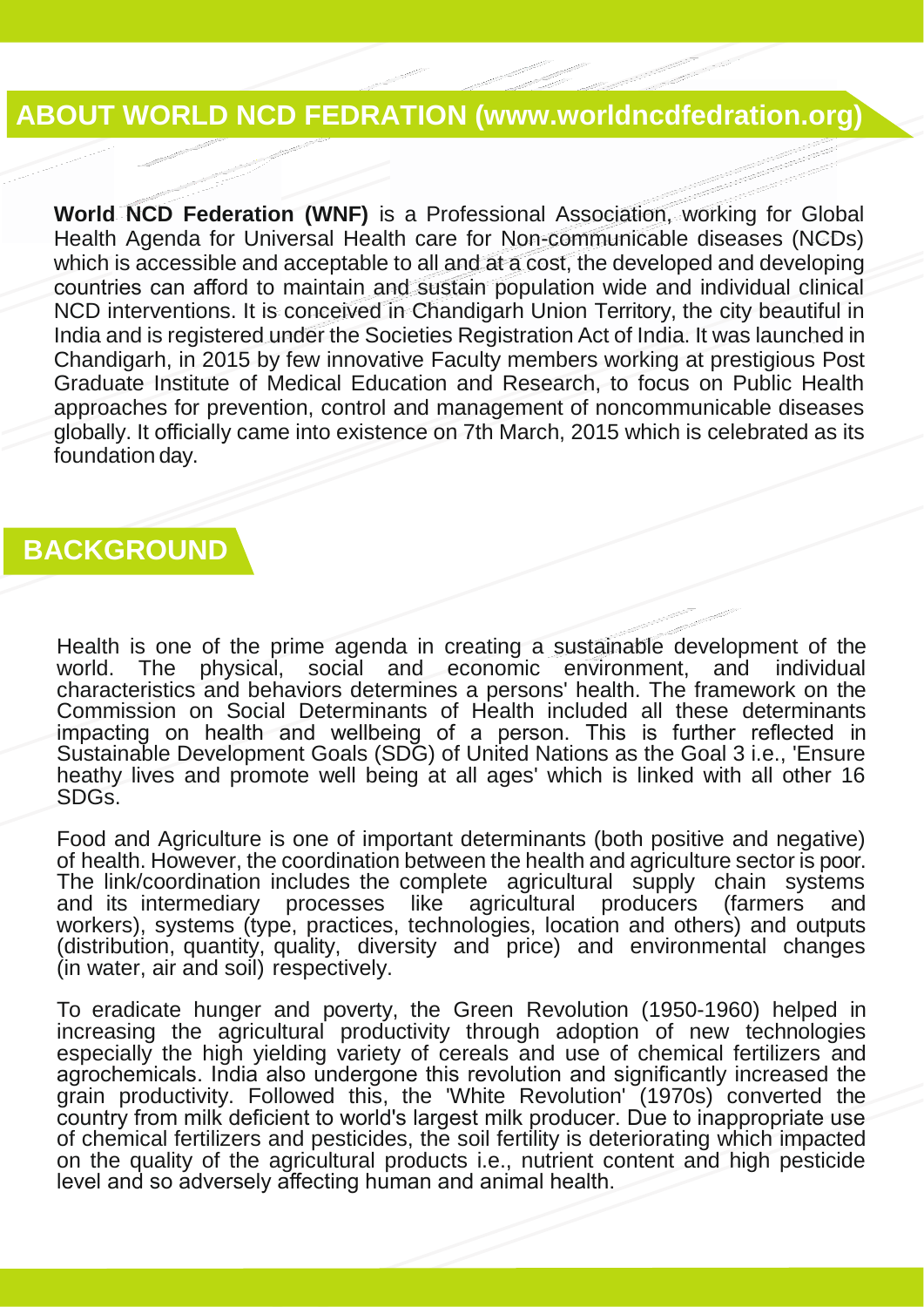The increasing number of cancers, other noncommunicable diseases, and nutritional disorders can be directly/indirectly correlated with the decreasing soil fertility. For sustainable agricultural development, the main issues are the utilization of modern science and technology, implementation of organic farming to achieve demand able supply taking into consideration population pressure and demographic transition. There is a need to address soil fertility, water scarcity, multi-sectorial involvement in agriculture, enhancement of agri-extension and agri ventures. It is important to achieve a sustainable agriculture preserving the soil fertility for the future generation and to maintain/improve the quantity and quality of agriculture products for attaining SDGs. Hence, we have planned this conference as a first and formal academia effort to link the health and agriculture sectors for better coordination at national to village level to achieve "Sustainable Development" together.

### **OBJECTIVES**

- 1)To document the evidence and conduct the scientific sessions on Sustainable Development Goals focusing on the linkage of health and wellness with agricultural systems/services towards knowledge transfer to change the policies and practice in India and elsewhere.
- 2) To synthesize lessons learnt, concerning best practices for achieving the two key sustainable development goals (Good health and wellbeing, and sustainable consumption andproduction).
- 3) To identify the research priorities and recommend potential changes to research funding policies, researcher/ research- institution practices, and researcher training to adopt and improve good practices.

# **PARTICIPANTS**

This conference is likely to be attended by policy makers, representatives of farmer's associations, health professionals and research scholars in both agricultural and health academia across country.

# **EXPECTED OUTCOMES**

- 1. Designing the framework for effective implementation of sustainable agriculture and one health through political commitment, sustainable financing, program development and multi sectorial collaboration.
- 2. Capacity building of farmer's organization and farmers.
- 3. Relevant policy and program formulation for 'Health in All Policies' and Multi-Sectoral Action for Sustainable Development and Health.
- 4. Identified research priorities for 'Sustainable Agriculture, Health and Wellness'.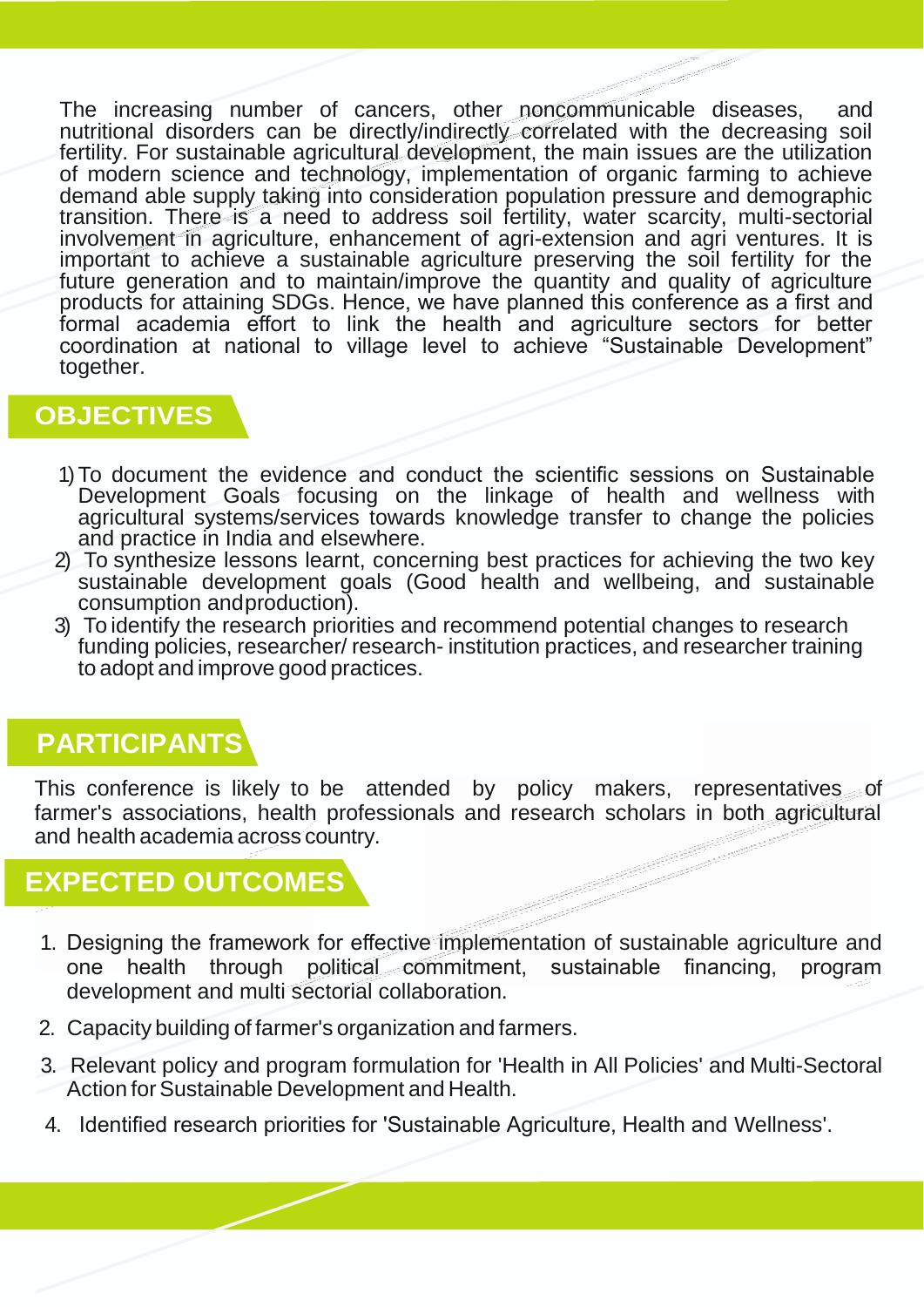

#### **Special Scheme for students: "Club Registration Offer"**

Pay for one registration and get two complimentary registrations free!

How to apply: Send us a list of participants in Club Registration, one of them has to register on the portal and pay INR 1500 for (Indian students) or USD 100 (international students). The other two will just have to register without paying. **After payment, send us the list of applicants in Club Registration at [worldncdfederation@gmail.com](mailto:worldncdfederation@gmail.com) with the following details:**

Name/Age/Sex: Institution/ Organization: Designation: e-mail ID: Contact number: After verification, the registration will be completed by organizers.

**How to Apply Please follow the link for further details and registration** 

**[https://www.worldncdfederation.org/portal/course/SDHW\\_2022](http://www.worldncdfederation.org/portal/course/SDHW_2022)**

- For more information contact: Email: [worldncdfederation@gmail.com](mailto:worldncdfederation@gmail.com) Mobile: +91-7973038415
- Visit: [https://www.worldncdfederation.org/portal/](http://www.worldncdfederation.org/portal/)